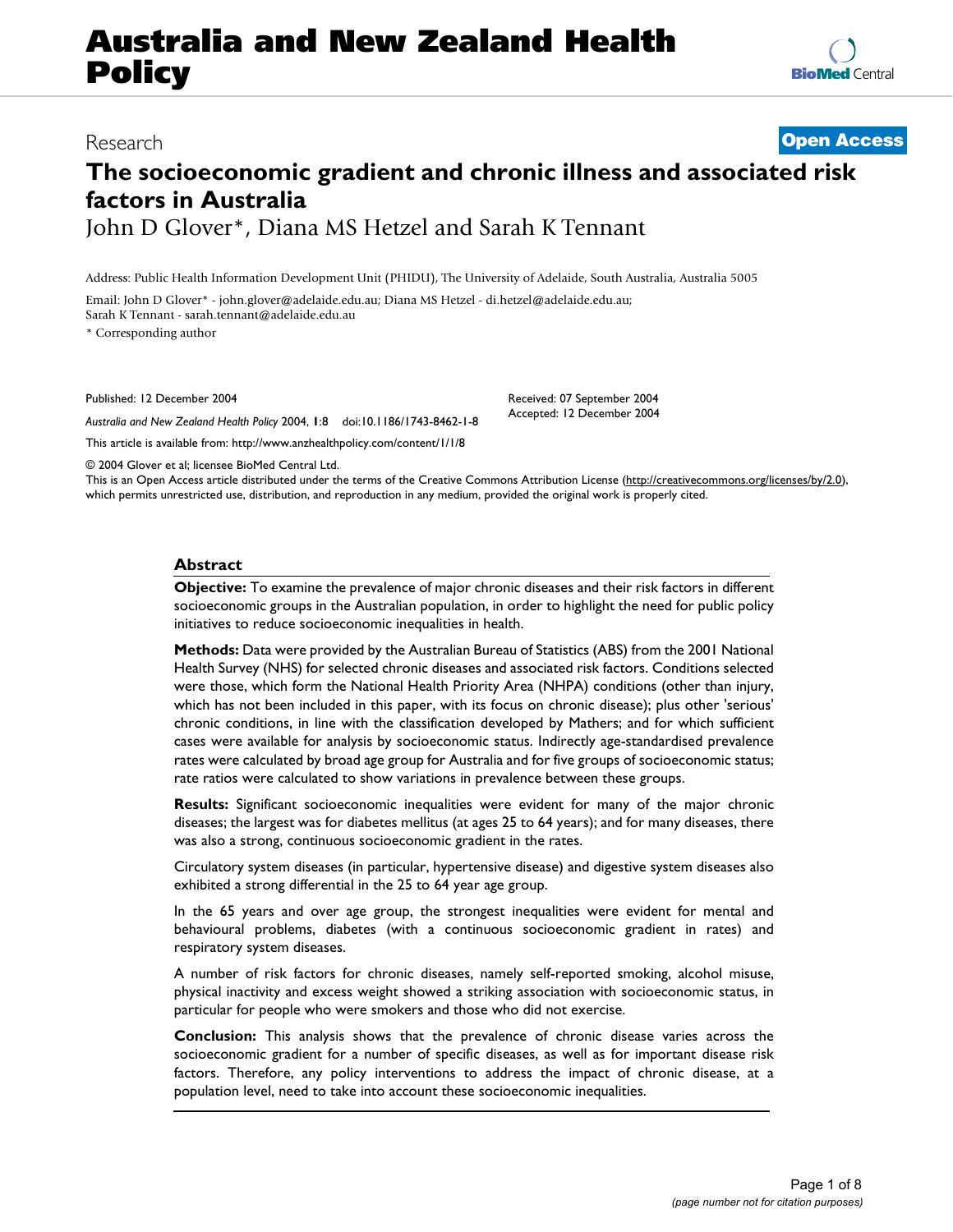## **Background**

As in other developed countries, chronic diseases in Australia are major contributors to the extent of illness, disability and premature mortality in the population. They are estimated to make up the greatest proportion of the burden of disease, mental problems and injury for the population as a whole (about 80%), and for particular subpopulation groups [1].

Chronic diseases are exemplified by having multifactorial aetiologies, including common disease risk factors and determinants; significant latency periods and protracted clinical courses; and are seldom cured completely [2,3]. Causal factors interact together at an individual and at a population level to determine the degree of disease burden and illness, and unhealthy risks can be passed on through families, communities, and populations following demographic gradients [4]. At different life stages, common risk factors and determinants include poor intrauterine conditions; stress, violence and traumatic experiences; educational disadvantage; inadequate living environments that fail to promote healthy lifestyles; poor diet and lack of exercise; alcohol misuse and tobacco smoking [5,30]. Risk factors are also increasingly more prevalent in areas of low socioeconomic status and in communities characterised by low levels of educational attainment; high levels of unemployment; substantial levels of discrimination, interpersonal violence and exclusion; and poverty. There is a higher prevalence of such factors among Indigenous communities, and other socioeconomically disadvantaged Australians [5,6].

The inequalities in health observed across populations are many – some of them are inevitable and others, unnecessary and unfair. Those inequalities that are potentially avoidable are deemed 'inequitable' [7]. Despite significant medical advances and improved public health in recent decades, socioeconomically disadvantaged communities continue to suffer an unequal burden of illness, premature death and disability. Therefore, the study of socioeconomic inequalities in chronic diseases and conditions and in risk factors is important and necessary. This is particularly so, if we wish to develop more effective policy mechanisms for preventing and intervening earlier in the progression of chronic diseases and their associated risk factors across the diverse Australian population, and to reduce some of the existing health inequities.

## *Our approach*

There have been a number of studies published in Australia on socioeconomic inequalities in mortality from various chronic diseases and conditions. The earlier ones were analysed using information on occupation recorded on the death certificate [8-10]. An alternative approach has been to examine variations in mortality rates by grouping residential locations according to socioeconomic criteria. A number of such studies have documented substantial variations in mortality for different age groups [11-17].

However, to date, there have been fewer studies that have examined socioeconomic inequalities in chronic disease prevalence in those still living (analyses of hospital admissions for chronic conditions have been published, but not of prevalence) [15]. One of the earliest was undertaken by Broadhead, who analysed data on morbidity and social status from the 1977–78 Australian Health Survey (ABS), and found that men in lower status occupations tended to suffer a higher age-standardised rate of self-reported chronic conditions and days of reduced activity; the picture for women appeared less clear [18]. Lee et al found that low income males were more likely to report mental health problems, chronic symptoms and acute symptoms than their high income counterparts [19]. Similar findings were reported in other studies, and risk factors associated with chronic diseases also were also associated with low income [15,19-21].

The work of Mathers is significant for its systematic documentation of health inequalities among working aged Australians (25 to 64 years) in the late 1980s. He examined mortality, disability, disease groups, specific diseases, self-perceived health, risk factors, health service use and use of preventive screening services, using data from the 1989–90 National Health Survey (NHS) [15]. Mathers found that there were no clear gradients of chronic, recent or minor illness with level of socioeconomic disadvantage of area, although there were some specific health status indicators (self-reported health, reduced activity, unhappiness) and certain risk factors (inactivity, smoking and alcohol use) that were reported more frequently by those in the more disadvantaged quintiles [15].

Current information on inequalities in health other than mortality is limited in Australia because of a dearth of suitable data collections. However, the release of data from the 2001 NHS provides an opportunity to examine the prevalence of self-reported chronic disease in Australia and the way in which this impacts on different socioeconomic groupings within the population.

## **Results**

Information for a selection of chronic diseases is shown in Table [1](#page-2-0). Diseases were included on the basis of either high prevalence or their contribution to the burden of disease.

The main findings are:

The largest differential between those in the most well off and those in the most disadvantaged areas was for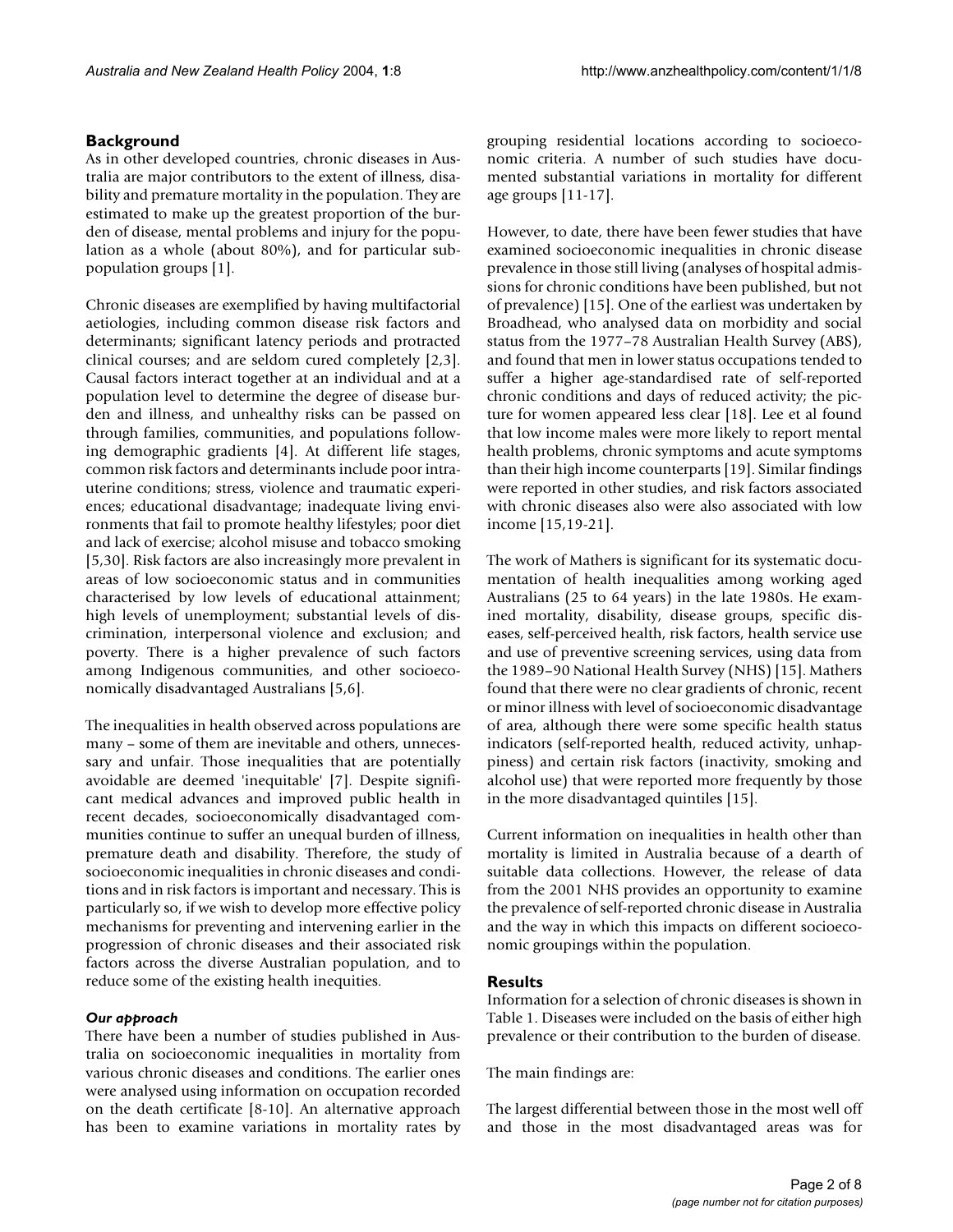## <span id="page-2-0"></span>Table 1: Inequality in prevalence of selected chronic diseases<sup>1</sup>, 2001

| Age group (years) and chronic disease        | Rate <sup>2</sup> | Rate ratio by quintile of socioeconomic disadvantage of area <sup>3</sup> |                   |              |           |           |
|----------------------------------------------|-------------------|---------------------------------------------------------------------------|-------------------|--------------|-----------|-----------|
|                                              |                   | First                                                                     | Second            | <b>Third</b> | Fourth    | Fifth     |
| $0 - 144$                                    |                   |                                                                           |                   |              |           |           |
| Mental and behavioural problems <sup>5</sup> | 6 5 9 6           | 1.00                                                                      | 1.04              | 1.10         | 1.12      | $1.52**$  |
| Respiratory system                           | 21807             | 1.00                                                                      | 1.07              | 1.05         | 1.11      | 0.99      |
| Asthma                                       | 13 363            | 1.00                                                                      | 1.10              | 1.12         | $1.25*$   | 1.12      |
| $15 - 24$                                    |                   |                                                                           |                   |              |           |           |
| Mental and behavioural problems <sup>5</sup> | 10 284            | 1.00                                                                      | 1.02              | 0.97         | 1.08      | 1.28      |
| Respiratory system                           | 33 373            | 1.00                                                                      | 1.04              | 1.12         | 1.09      | 1.00      |
| Asthma                                       | 16 263            | 1.00                                                                      | 0.82              | 1.14         | 1.02      | 1.00      |
| Bronchitis/emphysema                         | 1701              | 1.00 <sup>6</sup>                                                         | 1.32 <sup>6</sup> | 1.666        | 1.946     | 1.976     |
| Musculoskeletal system <sup>7</sup>          | 19 088            | 1.00                                                                      | 1.11              | 1.00         | 1.08      | 0.94      |
| $25 - 64$                                    |                   |                                                                           |                   |              |           |           |
| Diabetes mellitus                            | 2 2 3 4           | 1.00                                                                      | 1.37              | $1.67*$      | $1.72*$   | 2.28***   |
| Mental and behavioural problems <sup>5</sup> | 11093             | 1.00                                                                      | 1.05              | $1.20*$      | $1.36***$ | $1.67***$ |
| Circulatory system                           | 17491             | 1.00                                                                      | 1.04              | 0.97         | $1.15*$   | $1.28***$ |
| Hypertensive disease                         | 9751              | 1.00                                                                      | 1.12              | 1.01         | $1.24*$   | $1.54***$ |
| Respiratory system                           | 32 964            | 1.00                                                                      | 1.00              | 0.99         | 0.99      | 1.01      |
| Asthma                                       | 10 393            | 1.00                                                                      | 1.10              | 0.99         | $1.19*$   | 1.14      |
| Bronchitis/emphysema                         | 3 4 2 9           | 1.00                                                                      | 0.97              | 1.14         | $1.55**$  | $1.70***$ |
| Digestive system                             | 8074              | 1.00                                                                      | 1.03              | 1.07         | 1.12      | $1.37***$ |
| Musculoskeletal system <sup>7</sup>          | 39 840            | 1.00                                                                      | $1.10*$           | $1.16***$    | $1.16***$ | $1.22***$ |
| <b>65 &amp; over</b>                         |                   |                                                                           |                   |              |           |           |
| Diabetes mellitus                            | 8981              | 1.00                                                                      | 1.13              | 1.14         | $1.52*$   | $1.56*$   |
| Mental and behavioural problems <sup>5</sup> | 7 2 2 2           | 1.00                                                                      | 1.21              | $1.62*$      | $1.67*$   | $1.56*$   |
| Circulatory system                           | 56 592            | 1.00                                                                      | 1.09              | 1.06         | 1.10      | $1.19*$   |
| Respiratory system                           | 31 442            | 1.00                                                                      | 1.03              | 0.87         | 0.95      | $1.22*$   |
| Musculoskeletal system <sup>7</sup>          | 63 669            | 1.00                                                                      | 1.02              | 1.06         | 1.03      | 1.08      |

1Survey respondents can report more than one disease.

<sup>2</sup>Rate is the number of persons per 100,000 population reporting the disease.

<sup>3</sup>The extent of any inequality is shown by the rate ratio, which expresses the ratio of the rate in each quintile to the rate in Quintile 1 (the most advantaged areas, with a rate ratio of 1.00); rate ratios differing significantly from 1.0 are shown with  $* p < 0.05; ** p < 0.01; ** p < 0.001$ . 4Information about these age groups were collected by proxy, using parental report.

5Information may be based on self-diagnosis, rather than diagnosis by a health practitioner.

6Indicates rate ratio based on estimates with a Relative Standard Error of between 25% and 50% and should be used with caution.

7Includes diseases of the connective tissue.

Source: National Health Survey, ABS 2002

diabetes mellitus at ages 25 to 64 years, with the prevalence in the most disadvantaged areas being just over two and a quarter times (a rate ratio of 2.28) the prevalence for the least disadvantaged; there is also a strong, continuous gradient in the rates, with the rate ratios in each of the third to fifth quintiles statistically significant.

There was a statistically significant differential of 67% at ages 25 to 64 years, with a strong, continuous gradient, in the prevalence of self-reported mental and behavioural problems across the socioeconomic gradient; differentials (also statistically significant) in the 0 to 14 year and 65 years and over age groups were 52% and 56%, respectively.

Circulatory system diseases (in particular, hypertensive disease) and digestive system diseases also exhibit a strong differential in the 25 to 64 year age group (statistically significant differentials of 28% and 54%, respectively).

In the 65 years and over age group, the strongest differentials were evident for mental and behavioural problems (a statistically significant 56%), diabetes (with a continuous gradient in rates, statistically significant in quintile3 four and five) and respiratory system disease (a statistically significant 22%).

Asthma accounted for almost two thirds of the rate of reporting of respiratory system disease in the 0 to 14 year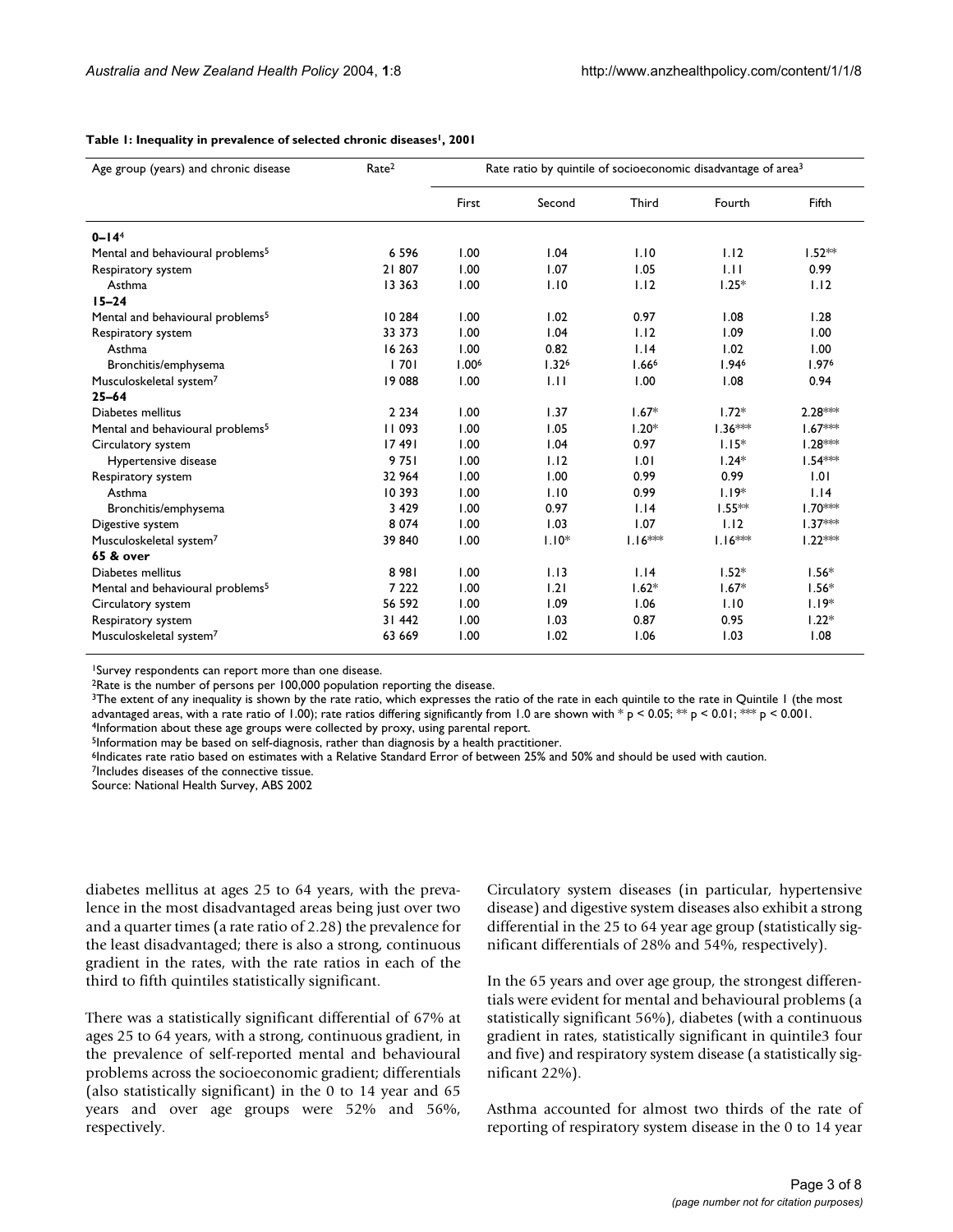| Health risk factors         | Rate <sup>2</sup> | Rate ratio by quintile of socioeconomic disadvantage of area <sup>3</sup> |                      |           |                      |                      |  |  |
|-----------------------------|-------------------|---------------------------------------------------------------------------|----------------------|-----------|----------------------|----------------------|--|--|
|                             |                   | First                                                                     | Second               | Third     | Fourth               | Fifth                |  |  |
| Current smokers - Male      | 30 582            | 1.00                                                                      | l.40 <sup>≭≉≮</sup>  | $1.55***$ | $1.71***$            | l.95***              |  |  |
| - Female                    | 24 009            | 1.00                                                                      | l.29 <sup>*∞k</sup>  | $1.34***$ | l.48 <sup>≭≭</sup> * | $2.00***$            |  |  |
| - Persons                   | 27 275            | 1.00                                                                      | l.35 <sup>*⇔⊱≮</sup> | $1.45***$ | l.61 <sup>*≈≈≮</sup> | l.96 <sup>∗⇔⊳∗</sup> |  |  |
| Alcohol - High risk - Males | 6976              | 1.00                                                                      | 1.09                 | $1.26*$   | $1.26*$              | l.45 <sup>*</sup> ** |  |  |
| - Females                   | 2 1 2 7           | 1.00                                                                      | $0.59*$              | 0.94      | 0.76                 | 0.87                 |  |  |
| - Persons                   | 4 5 3 7           | 1.00                                                                      | 0.93                 | 1.16      | 1.12                 | $1.22*$              |  |  |
| Did not exercise - Males    | 28 772            | 1.00                                                                      | $1.20**$             | $1.36***$ | $1.52***$            | 1.68 <sup>*</sup> *  |  |  |
| - Females                   | 28 2 20           | 1.00                                                                      | $1.19***$            | । 29***   | $1.35***$            | $1.65***$            |  |  |
| - Persons                   | 28 494            | 1.00                                                                      | l.20 <sup>*</sup> *  | $1.32***$ | l.43 <sup>≭≭≈</sup>  | $1.66***$            |  |  |
| Underweight females         | 12675             | 00. ا                                                                     | 0.89                 | $0.83*$   | $0.72***$            | 0.91                 |  |  |
| Overweight/obese - Males    | 54 70 1           | 1.00                                                                      | $1.09*$              | $1.11*$   | I 04***              | 1.00                 |  |  |
| - Females                   | 37 004            | 1.00                                                                      | I.09                 | $1.21***$ | $1.16***$            | $1.17**$             |  |  |
| - Persons                   | 45 798            | 1.00                                                                      | l.09**               | $1.15***$ | l.09**               | 1.06                 |  |  |

**Table 2: Inequality in prevalence of selected health risk factors, 18–64 years, 20011**

1Survey respondents can be shown under more than one type of risk factor.

2Rate is the number of persons per 100,000 population estimated to be at risk from the health risk factor.

<sup>3</sup>The extent of any inequality is shown by the rate ratio, which expresses the ratio of the rate in each quintile to the rate in Quintile 1 (the most advantaged areas, with a rate ratio of 1.00); rate ratios differing significantly from 1.0 are shown with \* p < 0.05; \*\* p < 0.01; \*\* p < 0.001. Source: National Health Survey, ABS 2002

age group, almost half in the 15 to 24 year age group, and for about a third of the rate in the 25 to 64 year age group.

The NHS also included data on a number of risk factors for chronic diseases, namely self-reported smoking, alcohol misuse, physical inactivity and excess weight. A number of these risk factors show a striking association with socioeconomic status, in particular for people who are smokers and those who did not exercise, with continuous gradients and highly elevated rates of statistical significance (Table 2). The differences in male and female rates are also of interest. It was only for underweight females, and for the risk factor of high-risk alcohol consumption by females, that the socioeconomic gradient was reversed.

It is important to note that the inequalities reported above relate to the health of those people living in a geographic area and to the overall level of socioeconomic disadvantage of that area. Most areas will contain varying levels of individual socioeconomic disadvantage and, to the extent that the poorer health is associated with individual economic circumstances and living conditions rather than communal environment, the inequalities will understate the true differences in health status according to socioeconomic disadvantage [15].

Furthermore, there are limitations to the use of area-based measures of SES. Due to misclassification error (i.e. ascribing area-SES to individuals), estimates of difference across the quintiles will be smaller than if data on individuallevel measures of SES were used [28]. Thus, chronic disease inequalities in the wider population by SES are likely to be larger than those reported in this study. In addition, the exclusion of the 'sparsely settled' areas of Australia in NHS data collection results in the omission of data from a high percentage of Indigenous people, who are the population group with the poorest health.

## **Discussion**

Our analysis indicates that socioeconomic inequalities in the prevalence of chronic diseases and their concomitant risk factors are evident across the Australian population. However, the diseases with substantial disparities across the socioeconomic quintiles are different, for different stages in the life course. Although these results cannot be directly compared with those of previous studies, because of definitional and methodological differences, the recurring finding of inequalities for chronic disease morbidity and risk factor prevalence across the socioeconomic gradient remains a significant concern.

The burden in the Australian population attributable to socioeconomic inequality is large, and has far-reaching implications in terms of unnecessary disability and suffering, the loss of potentially economically productive members of society, and increased costs for the health and social care systems [35]. Despite the expenditure of millions of dollars to prevent and reduce the prevalence of chronic diseases and their risk factors, these inequities have persisted. However, the situation in Australia is by no means unique, for inequalities in these diseases and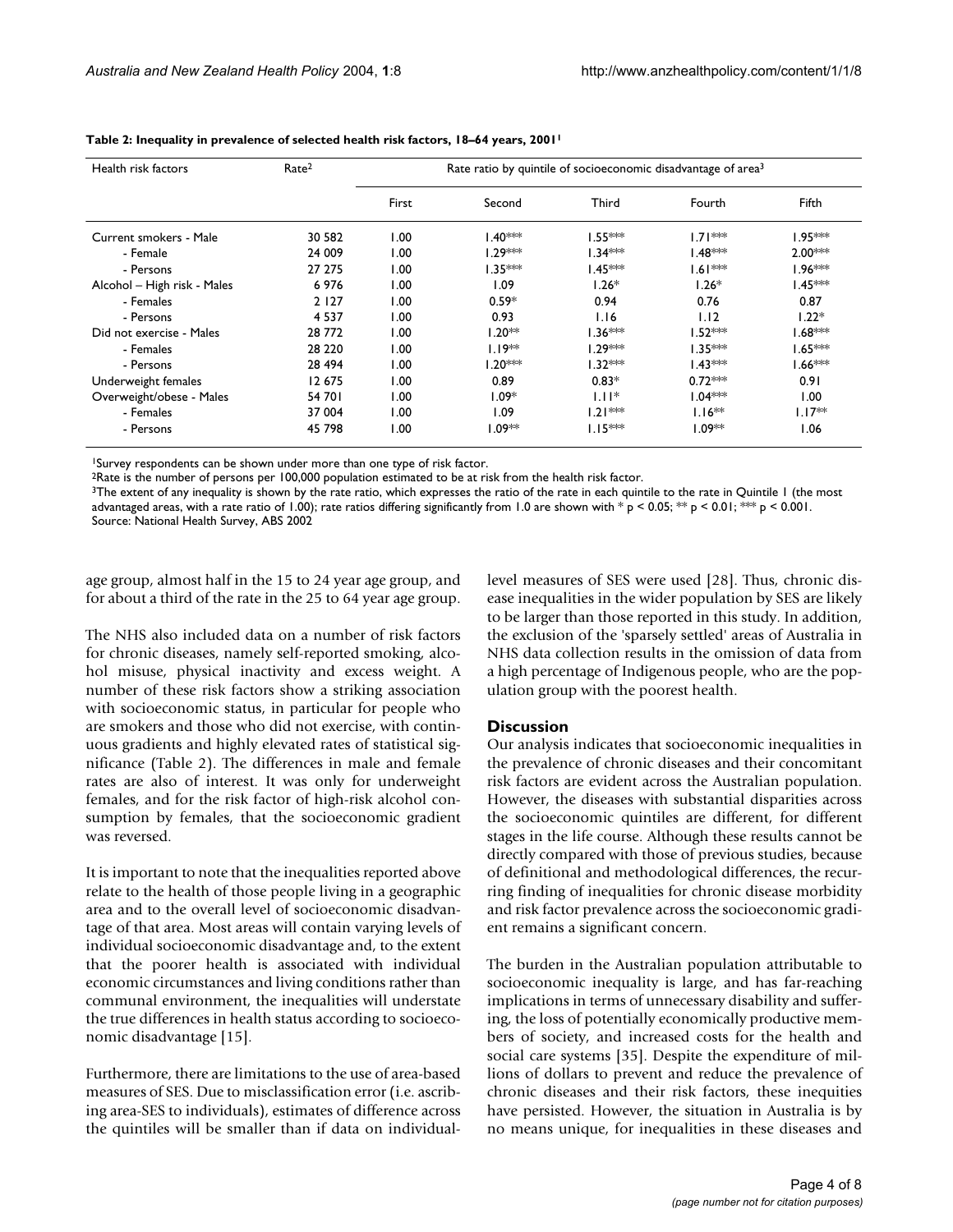their risk factors have been observed for most of the developed countries in which they have been studied [26].

What should we be doing differently? There is a growing body of knowledge that will help to provide direction for developing policies to reduce inequities across the population. The socioeconomic environment is a powerful and potentially modifiable factor, and public policy is a key instrument to improve this environment, particularly in areas such as housing, taxation and social security, work environments, urban design, pollution control, educational achievement, and early childhood development [34].

However, attention must be paid to the nature of any action that is taken, to ensure that social and economic inequalities are not increased. Some programs, by their very success, can increase inequality by widening the gap between groups in the population; for example, such programs may be more attractive to those who are already healthier, or not as effective for certain groups with poorer health, less education or more stressful lives. In one smoking cessation initiative, it was found that the prevalence of smoking decreased predominately in those adults with higher education, thus increasing the existing difference with those who were more disadvantaged [37]. While smoking prevalence in Australia has reduced considerably over the last 20 years, attributes such as lower education and occupational status, unemployment, rented housing, and living in disadvantaged areas reflect a higher probability of reporting tobacco expenditure [32]. As a result, the tax revenue from the sale of tobacco products is being disproportionately drawn from the poorest households and represents a greater proportion of their household budget [32].

It is also evident that the ways in which systems such as education and health are delivered and structured can increase existing inequality. For example, schooling can be a way of addressing inequality and also a way of reproducing it. It has been suggested that there are two goals for a social justice program in education: to work to eliminate the contribution that the education system makes to the production over time of social inequality in general; and to maximise the positive contributions that the education system makes to reducing social inequality [33]. Therefore, different approaches and mixes of policies and programs must be mounted to address inequalities. These approaches may include more precise targeting, but also greater attention to community-based dimensions of 'interdependence' between individual behaviours, key determinants, and community and institutional resources.

Policy-makers who wish to address socioeconomic inequalities in health may favour one of the following approaches. Some view the impact of socioeconomic disadvantage on those groups with the poorest health in the population, such as Aboriginal people and Torres Strait Islanders, as the priority policy goal. Others identify the gap between the health of those groups at the outer ends of the socioeconomic hierarchy (those with the poorest health and those with best health), and see the narrowing of the gap as the goal. Others prefer to focus on the socioeconomic gradient in health that runs across the whole population [31].

Graham has identified that the last approach widens the policy debate in three ways [31]. Firstly, it looks for the causes of health inequality in the systematic differences in life chances and opportunities, living standards and lifestyles that are associated with people's unequal positions across the socioeconomic hierarchy, and for the pathways through which they influence health [31,36]. Secondly, as a result, addressing health inequalities becomes a population-wide goal that includes every citizen [31]. Thirdly, 'reducing health gradients' provides a more comprehensive policy approach: one that encompasses 'remedying disadvantages' and 'narrowing health gaps' within the broader goal of 'equalising health chances across all the socioeconomic groups' [31].

She also observes that, "improving the health of poor groups and improving their position relative to other groups are necessary elements in a strategy to reduce the socioeconomic gradient. However, neither is sufficient on its own. To reduce the socioeconomic gradient, health in other socioeconomic groups also needs to improve at a faster rate than in the highest socioeconomic group. Thus, policies to ameliorate health disadvantage, to close health gaps and to reduce health gradients need to be pursued together, and not at the expense of each other" [31].

There is also an urgent need to make health inequalities a research priority for each stage of the life course – not just to monitor the size and extent of the disparities but also to undertake research that will find preventive approaches and further policy interventions that will be effective in reducing them, and that are likely to be implemented by governments and communities.

## **Conclusions**

Clearly, any moves to address the impact of chronic disease at a population level must take into account socioeconomic inequalities in prevalence. More research is needed to determine which approaches are effective and why others have failed to have the desired impact, particularly for those who are from socioeconomically disadvantaged areas. Finally, although rates are generally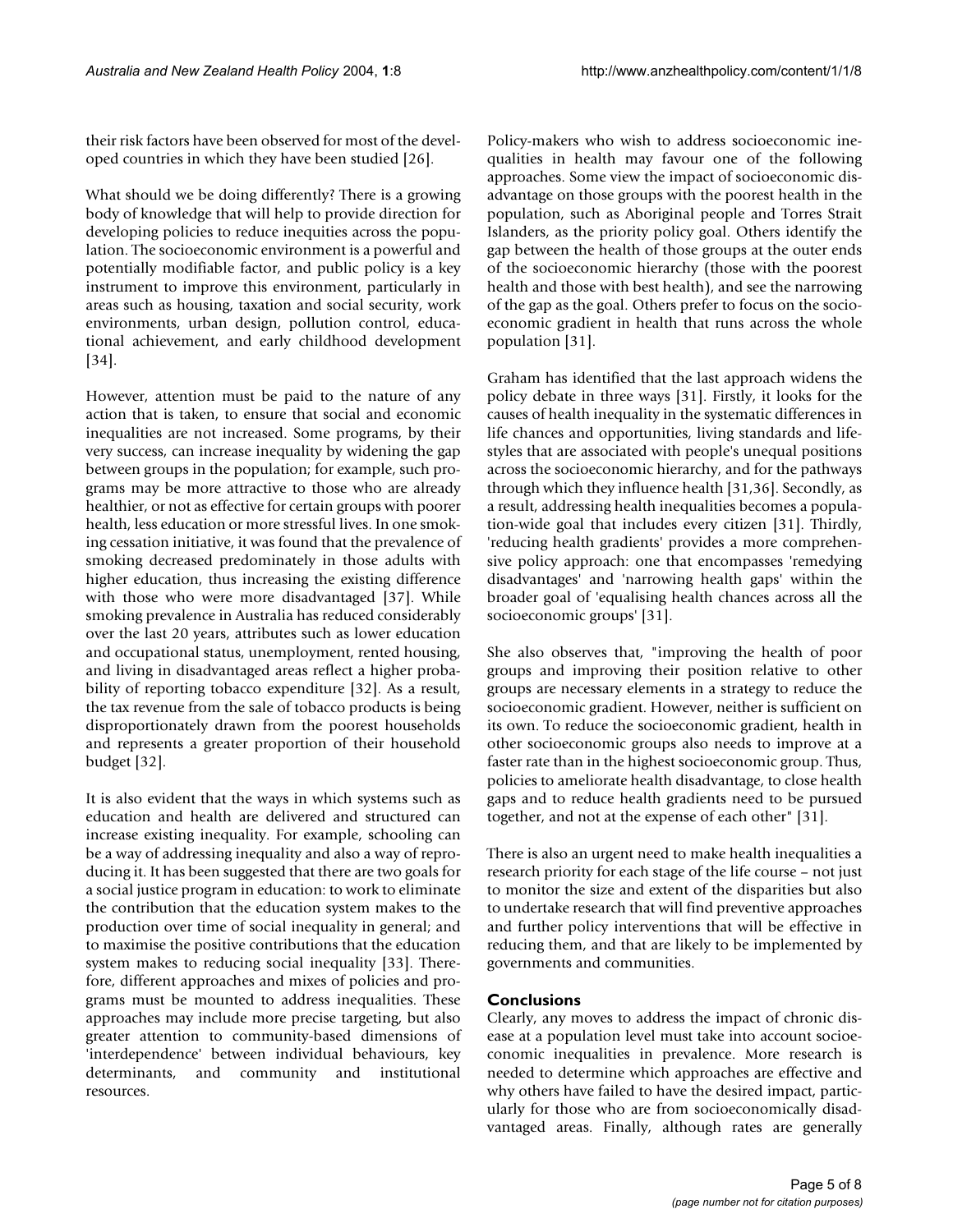highest at the oldest ages, the development of risk factors for many chronic diseases occurs early in life, and thus, it is essential those health inequities are addressed right across the life course.

## **Methods**

## *Data sources*

The ABS conducts the National Health Survey (NHS) on a regular basis, most recently in 2001 [22]. The NHS collects information from approximately 26,900 people from all States and Territories living in private dwellings, selected at random using a multi-stage area sample of private dwellings. The survey is undertaken across much of Australia, but excludes the 'sparsely settled' areas, which comprised less than 1% of the non-Indigenous population and 25% of the Indigenous population at the 2001 Census: a separate Australia-wide survey of the health of Indigenous people, also conducted in 2001, surveyed these sparsely settled areas.

The survey includes self-reported details of health conditions (both acute and long term) and major risk factors, as well as demographic and socioeconomic information about the survey respondent. Respondents were asked if they had been told by a doctor or nurse that they had asthma, cancer, heart and circulatory conditions, and/or diabetes. These conditions, together with injuries and mental health, form the NHPAs [27]. However, for long term mental health problems, respondents were not asked whether they had been told by a doctor or nurse that they had any mental health problems; thus, the responses may be based on self-diagnosis, rather than diagnosis by a health practitioner [22]. Respondents were also asked a series of questions about other specific, non-NHPA, conditions, covering eye and sight problems, ear and hearing problems, and arthritis, rheumatism and gout. They were then shown a series of three prompt cards (two with conditions listed, while the third contained more general descriptions of condition types) and asked whether they had any of the conditions shown or conditions similar to those shown or described. In each of these cases, details were recorded for conditions reported as current at the time of the survey; respondents were also asked whether the condition had lasted, or was expected to last, for six months or more. Information was gathered directly from individuals aged 15 years and older. For children up to the age of 15 years, information was provided by proxy, from a parent or guardian.

The particular conditions for which data were requested from the ABS for this analysis were:

the NHPA conditions (other than injury, which has not been included in this paper, with its focus on chronic disease); plus other 'serious' chronic conditions, in line with the classification developed by Mathers [15]; and for which sufficient cases were available for analysis by five groups of socioeconomic disadvantage of area (see below for details of the way these groups were constructed).

The risk factors used by the ABS were those identified for the NHPA conditions [27].

The ABS has coded conditions reported by respondents to output disease categories based on ICD-10. Conditions described as 'chronic' in this article include those longterm conditions reported in the NHS, which are commonly recognised by health practitioners as chronic diseases [23]. The risk factor for 'high risk due to alcohol' reflects the National Health and Medical Research Council's risk levels for harm in the long term from alcohol consumption [24]. The risk factors for overweight and underweight were calculated from self-reported height and weight information and grouped to reflect World Health Organization (WHO) guidelines [25].

Given the policy importance of the NHPAs, the 2001 NHS questionnaire underwent significant revisions to more precisely capture information on several of the NHPAs. Consequently, while the quality of the information on NHPAs has been improved from the 1995 NHS, the degree of comparability with previous surveys has been somewhat compromised for many of the major health conditions. Some specific conditions (e.g., diabetes) appear to be comparable between the 1989–90 and 2001 surveys, however, for most groups of conditions based on ICD chapter headings (e.g., all circulatory) the ABS advise that the combined effect of major conceptual changes as well as major classification changes between the 1989–90 and 2001 surveys would make direct comparisons very difficult. This analysis is therefore restricted to the 2001 data.

## *Measurement of socioeconomic status*

The socioeconomic status (SES) of the address of residence of each survey respondent is available at the Census Collection District (CD) level and was added to the NHS file, as was the quintile of socioeconomic disadvantage of area into which that CD fell at the Census. The measure used to allocate CDs to quintiles was the 1996 Census Index of Relative Socio-Economic Disadvantage (IRSD). The IRSD is one of five Socio-Economic Indexes for Areas produced by the ABS using Principal Components Analysis. It summarises information available from variables collected in the 1996 Population Census including those related to education, occupation, and income. The variables are expressed as percentages of the relevant population.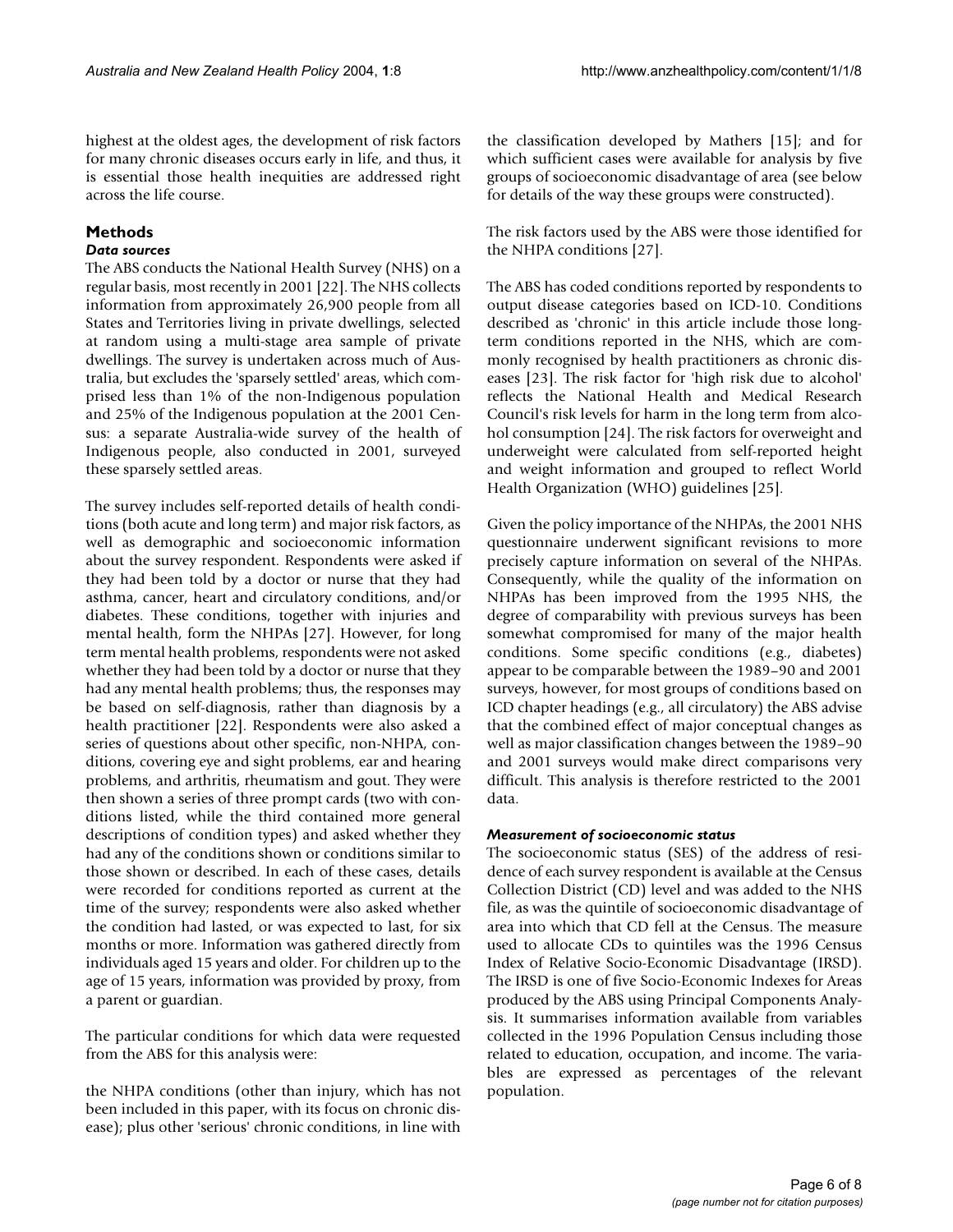The NHS records were aggregated to the quintiles derived from the Census data, where Quintile 1 comprises the CDs with the highest IRSD scores (highest socioeconomic status, or most advantaged, areas) and Quintile 5 comprises the CDs with the lowest IRSD scores (lowest socioeconomic status, or most disadvantaged areas). Each quintile comprises approximately 20% of CDs.

The ABS produced the estimates of the number of people with chronic diseases and risk factors by quintile. The method used resulted in the production of quintiles of varying sizes, ranging from 17.4% of the population in Quintile 5 (most disadvantaged areas) to 22.8% in Quintile 2 and 21.1% in Quintile 1 (most advantaged areas). This is a differential of over five percentage points between Quintile 5 and Quintile 2, or 1,027,030 fewer people in the most disadvantaged areas when compared with Quintile 2 (and 708,980 fewer in Quintile 5 than in Quintile 1). The effect of this lack of precision on the results by quintile is not known. Although, in part, the difference arises as a result of the method used (that is, that the quintiles are based on the Census population, and applied to the NHS population which has a different profile), it may also reflect different response rates to the survey from different socioeconomic groups.

The NHS includes other measures that could potentially be used to measure socioeconomic status. For example, income reporting in ABS surveys is known to be incomplete, in particular for low income groups and, in the 2001 NHS, income was only collected for the respondent and their spouse. Information on education is also available, but a single measure has yet to be agreed. Problems in using education include that it is typically completed early in adulthood; it captures neither differential on-thejob training and other career investments made by individuals with similar levels of formal schooling, nor the volatility in economic status during adulthood that has been shown to have adverse implications for health [29]. The age structure of the population may also influence the indicator: an older population generally has lower education levels than a younger population due to improved access to education over time.

#### *Analysis*

Chronic disease and risk factor rates are expressed as rates per 100,000 population, indirectly age-standardised. The rates were also calculated by age although, given the small sample size of the NHS, only broad age groups (0–14 years, 15–24 years, 25–64 years and 65 years and over) were available. The standard population and quintile populations are the weighted 2001 survey populations from the NHS. The extent of any differential between the quintiles is shown by the rate ratio, which expresses the ratio of the rate in each quintile to the rate in Quintile 1 (the most advantaged areas, with a rate ratio of 1.00).

## **Competing interests**

The author(s) declare that they have no competing interests.

## **Authors' contributions**

JG conceived the study, and was responsible for its design and coordination. ST participated in the design of the study and performed the statistical analysis. DH participated in the drafting of the manuscript. All authors read and approved the final manuscript.

#### **Acknowledgements**

The Australian Government Department of Health and Ageing funded this research. The data were provided by the ABS.

#### **References**

- 1. Mathers CD, Vos ET, Stevenson CE, Begg SJ: **[The Australian Bur](http://www.ncbi.nlm.nih.gov/entrez/query.fcgi?cmd=Retrieve&db=PubMed&dopt=Abstract&list_uids=10914105)[den of Disease Study: measuring the loss of health from dis](http://www.ncbi.nlm.nih.gov/entrez/query.fcgi?cmd=Retrieve&db=PubMed&dopt=Abstract&list_uids=10914105)[eases, injuries and risk factors.](http://www.ncbi.nlm.nih.gov/entrez/query.fcgi?cmd=Retrieve&db=PubMed&dopt=Abstract&list_uids=10914105)** *Med J Aust* 2000, **172:**592-596.
- 2. Australian Institute of Health and Welfare: *Chronic diseases and associated risk factors in Australia, 2001* Canberra; 2002. [AIHW Catalogue No. PHE 33]
- 3. Thacker S, Stroup D, Rothenberg R: **[Public health surveillance for](http://www.ncbi.nlm.nih.gov/entrez/query.fcgi?cmd=Retrieve&db=PubMed&dopt=Abstract&list_uids=7792453) [chronic conditions: a scientific basis for decisions.](http://www.ncbi.nlm.nih.gov/entrez/query.fcgi?cmd=Retrieve&db=PubMed&dopt=Abstract&list_uids=7792453)** *Statistics in Medicine* 1995, **14:**629-641.
- 4. Ackland M, Choi BC, Puska P: **[Rethinking the terms non-com](http://www.ncbi.nlm.nih.gov/entrez/query.fcgi?cmd=Retrieve&db=PubMed&dopt=Abstract&list_uids=14600102)[municable disease and chronic disease.](http://www.ncbi.nlm.nih.gov/entrez/query.fcgi?cmd=Retrieve&db=PubMed&dopt=Abstract&list_uids=14600102)** *J Epidemiol Community Health* 2003, **57:**838-9.
- 5. National Public Health Partnership (NPHP): *Preventing Chronic Disease: A Strategic Framework* Melbourne, Victoria; 2001.
- 6. Mooney G: **Inequity in Australian health care: how do we progress from here?** *Aust NZ J Pub Health* 2003, **27:**267-270.
- 7. Whitehead M: **[The concepts and principles of equity in health.](http://www.ncbi.nlm.nih.gov/entrez/query.fcgi?cmd=Retrieve&db=PubMed&dopt=Abstract&list_uids=1644507)** *Int J Health Serv* 1992, **22:**429-445.
- 8. McMichael AJ, Hartshorne JM: **[Mortality risks in Australian men](http://www.ncbi.nlm.nih.gov/entrez/query.fcgi?cmd=Retrieve&db=PubMed&dopt=Abstract&list_uids=7087848) [by occupational groups, 1968–1978: variations associated](http://www.ncbi.nlm.nih.gov/entrez/query.fcgi?cmd=Retrieve&db=PubMed&dopt=Abstract&list_uids=7087848) [with differences in drinking and smoking habits.](http://www.ncbi.nlm.nih.gov/entrez/query.fcgi?cmd=Retrieve&db=PubMed&dopt=Abstract&list_uids=7087848)** *Med J Aust* 1982, **1:**253-6.
- 9. Taylor R, Herman H, Preston G: *Occupation and mortality in Australian working age males, 1975–77* Health Commission of Victoria and Department of Social and Preventive Medicine, Monash University: Melbourne; 1983.
- 10. McMichael AJ: **Social class (as estimated by occupational prestige) and mortality in Australian males in the 1970s.** *Community Health Stud* 1985, **9:**20-30.
- 11. Siskind V, Najman J, Copeman R: **[Socioeconomic status and mor](http://www.ncbi.nlm.nih.gov/entrez/query.fcgi?cmd=Retrieve&db=PubMed&dopt=Abstract&list_uids=3581776)[tality: a Brisbane area analysis.](http://www.ncbi.nlm.nih.gov/entrez/query.fcgi?cmd=Retrieve&db=PubMed&dopt=Abstract&list_uids=3581776)** *Community Health Stud* 1987, **11:**15-23.
- 12. South Australian Health Commission (SAHC): *A Social Health Atlas of South Australia. Adelaide* 1990.
- 13. McNeil J, King R, Jennings G, Powles J, eds: *A textbook of preventative medicine* Melbourne: Edward Arnold; 1990.
- 14. National Health Strategy: **Enough to make you sick: how income and environment affect health.** *[National Health Strategy Research Paper No.1]. Melbourne* 1992.
- 15. Mathers C: **Health inequalities among adult Australians aged 25–64 years.** In *[Australian Institute of Health and Welfare Health Monitoring Series No. 1]* Canberra: AGPS; 1994.
- 16. Glover J, Harris K, Tennant S: *A Social Health Atlas of Australia* 2nd edition. Adelaide: Openbook; 1999.
- 17. Turrell G, Mathers C: **[Socioeconomic inequalities in all-cause](http://www.ncbi.nlm.nih.gov/entrez/query.fcgi?cmd=Retrieve&db=PubMed&dopt=Abstract&list_uids=11369721) [and specific-cause mortality in Australia: 1985–1987 and](http://www.ncbi.nlm.nih.gov/entrez/query.fcgi?cmd=Retrieve&db=PubMed&dopt=Abstract&list_uids=11369721) [1995–1997.](http://www.ncbi.nlm.nih.gov/entrez/query.fcgi?cmd=Retrieve&db=PubMed&dopt=Abstract&list_uids=11369721)** *Int J Epidemiol* 2001, **30:**231-239.
- 18. Broadhead P: **[Social status and morbidity in Australia.](http://www.ncbi.nlm.nih.gov/entrez/query.fcgi?cmd=Retrieve&db=PubMed&dopt=Abstract&list_uids=4028680)** *Community Health Stud* 1985, **9:**87-98.
- 19. Lee S-H, Smith L, d'Espaignet E, Thompson N: *Health Differentials for Working Age Australians* Canberra: Australian Institute of Health; 1987.